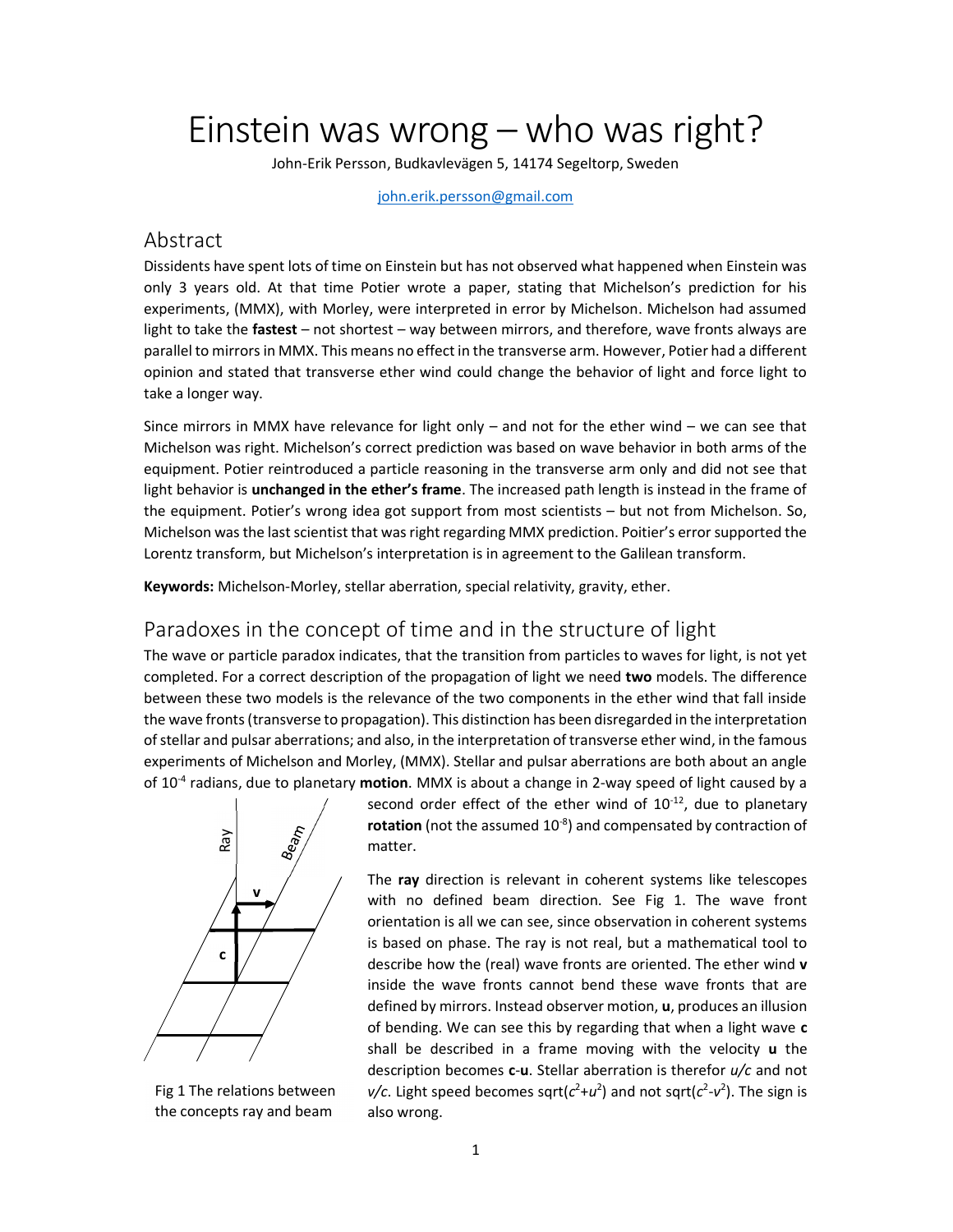

Fig 2 Interpretations of Michelson and Morley's tests

The ray direction is relevant for MMX, since mirrors define wave front orientation. So, mirrors are relevant in relation to wave motion c  $-$  not in relation to the vector sum  $c+v$ . Michelson assumed wave behavior in both arms of the equipment. The ether is the reference and this is independent of equipment's motion in both arms. Therefore, no effect in the transverse arm. See Fig 2.

In error Potier assumed mirrors to control the vector sum c+v, and he therefore assumed that

a transverse ether wind could cause a bending of the wave front. Unfortunately, this particle-based thinking got support from most scientists - except Michelson – and they won the debate. This deviation from the wave model in the transverse arm produced the wave or particle paradox, when Einstein was a child. Potier used the beam direction instead of the ray direction and he could not see that the path length is unchanged in ether's frame. The change exists instead in the frame of the equipment, and mirrors control orientation of wave fronts - and not the real motion of light.

Potier's mistake had the effect that the FitzGerald-contraction became reduced by 50%. This error was covered up by the absurd concept of time dilation. The Lorentz transform was born, and this concept ruined the concept of time. So, it was Potier's mistake that gave false support to the relativity theories according to Poincarè and Lorentz. Therefore, all relativity theories are wrong. The situation was certainly not improved, when Einstein managed to substitute elastic matter by elastic space and combining into spacetime did not help either. Therefore, correction for Potier's mistake means doubling the FitzGerald's contraction of matter, and abolishing dilation of time. We can therefore use the Galilean transform, since the real contraction of matter is hidden by Michelson's definition of the unit of length (just like in the older mechanical meter definition). So, Potier's mistake produced the wave or particle paradox, as well as the twin paradox.

Without time dilation we need a contraction of physical bodies that is two times the FitzGerald contraction. This contraction is equal to the reduction of 2-way light speed. This is a very reasonable assumption, since atoms control their separations by means of the effects that they cause on the ether. These effects can logically be assumed to travel with light speed between atoms, in two opposite directions. So, it is very reasonable to assume contraction of matter equal to the reduction of 2-way light speed. FitzGerald contraction should be doubled.

The real motion of light is described by the beam direction as the vector sum of wave motion and ether wind, c+v. This direction is only relevant as the direction of max amplitude, and therefore only observable in focused light. The beam direction is not relevant in relation to MMX and stellar and pulsar aberrations – coherent systems. So, we see that we need two models for the propagation of light. However, if we correct for Potier's mistake, we can see that we need only one model – the wave model – for the structure of light. Potier caused the wave or particle paradox – not Einstein.

#### Atomic clocks

The behavior of atomic clocks can be explained by the fact that electrons, in the clocks, move forth and back in relation to the ether wind. The electron's kinetic energy is therefore changing during each orbiting period. This fact reduces clock frequency to the same amount as the reduction in 2-way light speed. Clock frequency depends therefore on a second order effect of the ether wind.